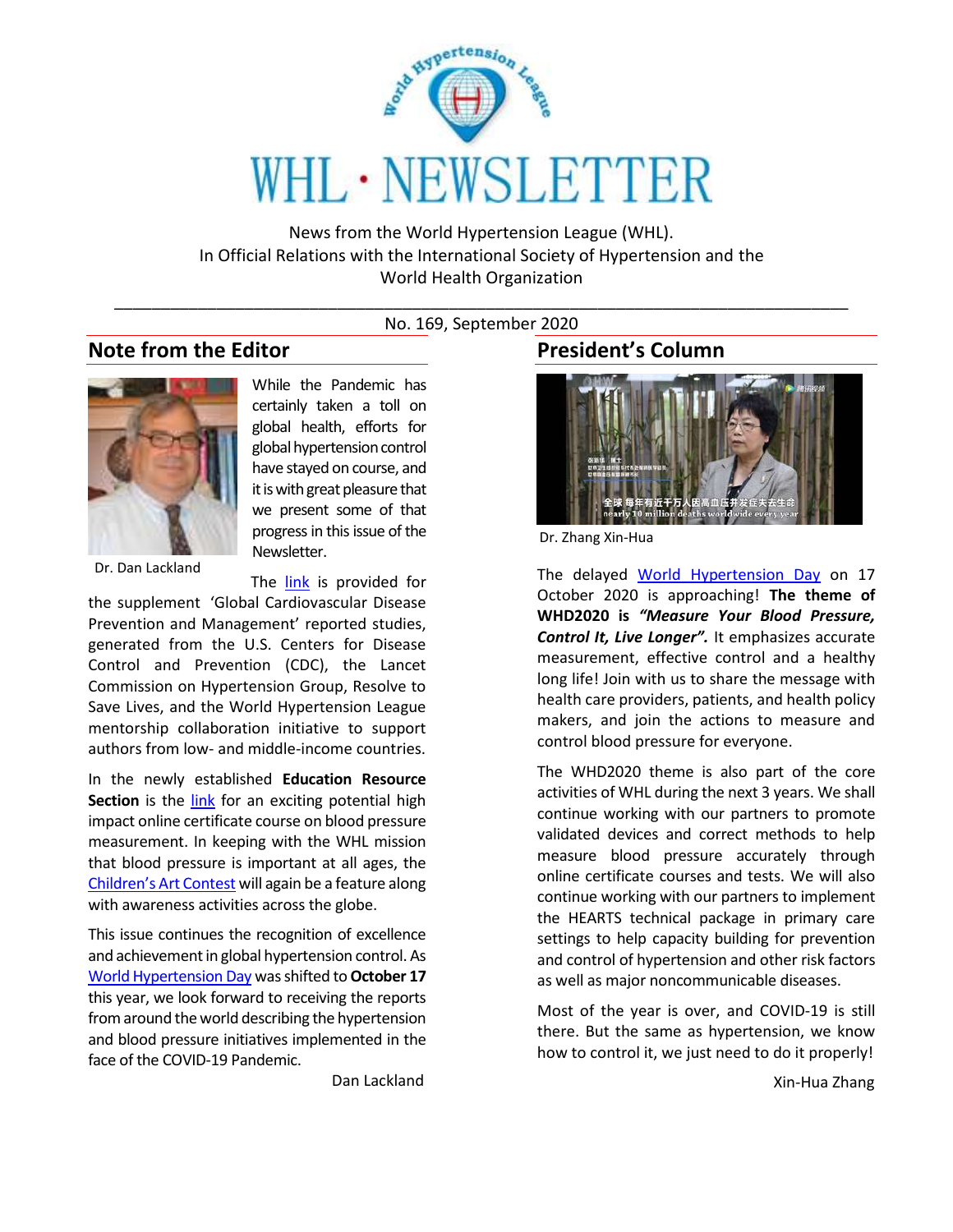| <b>IN THIS ISSUE</b>                     |                |
|------------------------------------------|----------------|
| <b>Editor &amp; President's Column</b>   | $\mathbf{1}$   |
| <b>World Hypertension Day 2020</b>       | $\overline{2}$ |
| <b>2020 Excellence Award Winners</b>     | 3              |
| World Heart Day September 29th           | 6              |
| Regional Corner - Latin America          | 6              |
| <b>Educational Resources Section</b>     | 6              |
| New Studies in Global CV Disease         | 7              |
| Salt Wars - New Book                     | 9              |
| New Board Member Prof. Owolabi           | 10             |
| Thank you to WHL Special Envoys          | 10             |
| <b>Upcoming Meetings of Note</b>         | 11             |
| Links of Note                            | 12             |
| <b>WHL Mission/Board/Events Calendar</b> | 13             |

# **WORLD HYPERTENSION DAY 2020 OCTOBER 17th Measure Your Blood Pressure, Control It, Live Longer!**

This year's theme focuses on accuracy in blood pressure measurement. Hypertension awareness and early control has become even more crucial as managing hypertension reduces the risk of COVID-19 adverse events and mortality. To continue to reduce the burden of hypertension globally, we hope our members can celebrate WHD 2020 creatively this year, in as many virtual ways as possible given the changed COVID-19 realities, by promoting BP screenings and bringing greater awareness of this year's theme via media outlets.

Choosing this year's theme is based on global statistics, indicating that less than - 50% of adults with hypertension (SBP ≥140 mm Hg, DBP≥0 mm Hg, or treatment with antihypertensive medication), worldwide, were aware that they had high BP (<40% in low- and middle-income countries). In some populations, awareness is very low, being <10%. To increase awareness of hypertension, there are two critical components: (1) establish high‐capacity community screening programs for recognition of high BP in those at risk, and (2) promote routine measurement of BP by health‐care professionals at all clinical encounters.

An important initial step for control of hypertension and achievement of the United Nations 2025 goal for a 25% reduction in uncontrolled hypertension is to improve hypertension diagnosis. Enhanced BP screenings through activities of the WHD will contribute to achieving this goal. WHL, with their member organizations and partners for national programs, will work to implement WHD screenings globally.



The WHL encourages all members and affiliated organizations to contribute reports on BP screenings recorded between April - October 2020. **A reporting form is available [here.](http://www.whleague.org/images/WHD2020DataReportingForm10_17_2020.pdf)** Participants are asked to provide general information on their team, location, number screened, and NCD education provided. Where or when feasible, participants may also report on proportion of known treated hypertensive people screened whose BPs are "controlled" (<140 mm Hg systolic and <90 mm Hg diastolic).

To assist sites in individual screenings, the WHL has developed a series of resources to aid community‐ based BP screening, available [here.](http://www.whleague.org/index.php/j-stuff/awareness-and-screening/blood-pressure-assessment-train-the-trainer) In addition to screening protocols, a Train the Trainer module for establishing an evidence‐based BP screening site, supporting PowerPoint slide sets and YouTube videos, are available. The WHL has also developed a [policy statement](https://onlinelibrary.wiley.com/doi/full/10.1111/jch.12336) to strongly encourage the use of automated BP devices rather than manual BP readings in nearly all screening and clinical settings.

WHL recognizes that there are complex challenges to the prevention and control of hypertension globally, and, in most settings, efforts to prevent and control hypertension are not comprehensive nor coordinated. To help counter this, the WHL challenges all members and partners to participate virtually in this year's WHD celebration with rigorous BP measurement and NCD awareness efforts in the community and clinical settings, and to report the results of your activities.

**We look forward to everyone's participation and to publishing the results of World Hypertension Day 2020 in upcoming newsletter issues.**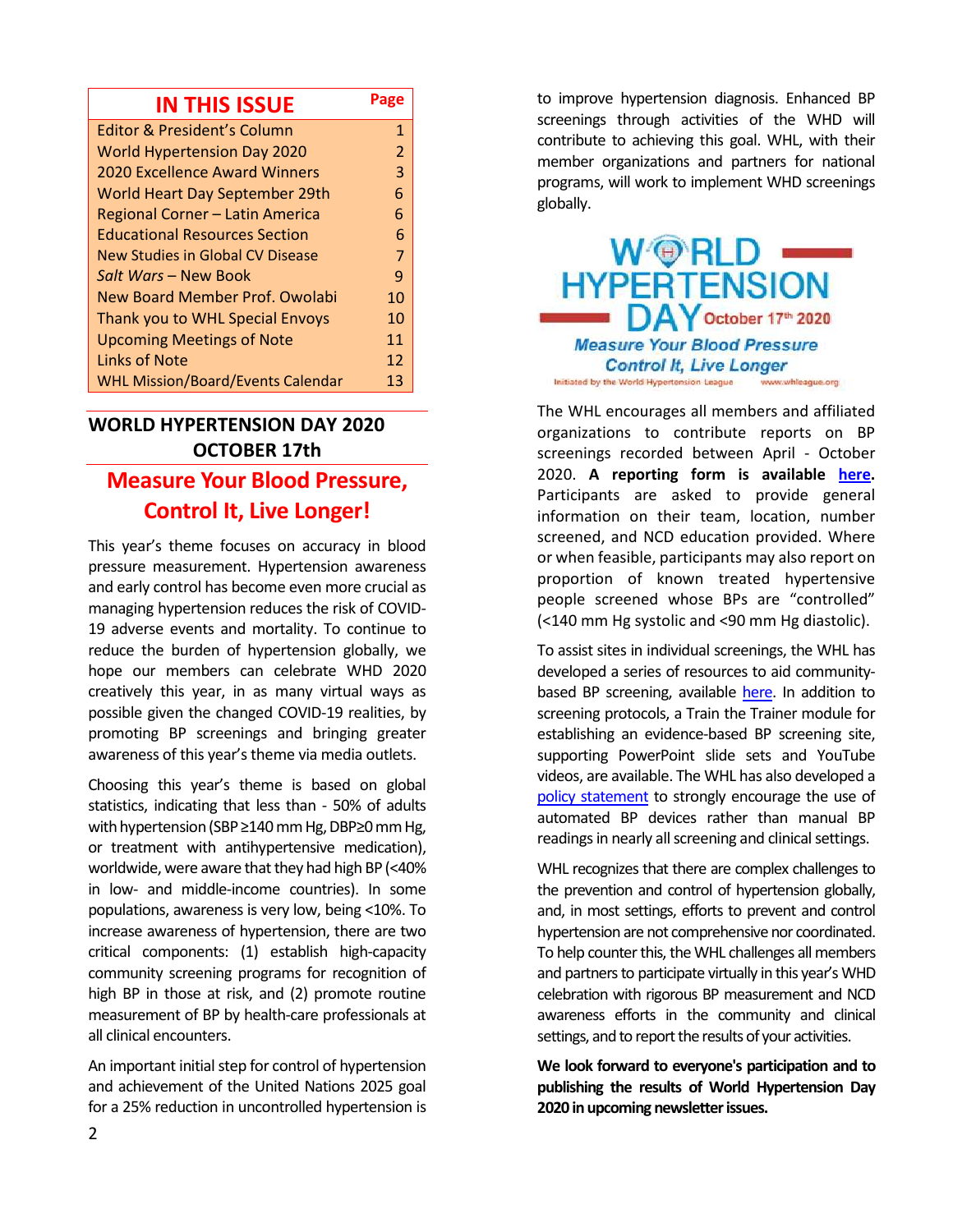## **HYPERTENSION INSIGHTS FROM 2020 EXCELLENCE AWARDEES**

## **Priorities for Hypertension Prevention and Management in the coming 5 years**

By Prof. Yingqing Feng, PhD Recipient, Liu Lisheng Excellence Award in Population Cardiovascular Risk Factor Control



Yingqing Feng, PhD, Professor of Cardiovascular Medicine; Director, Department of Hypertension; Director, Center for Cardiovascular Disease Guangdong General Hospital, Guangzhou, P.R. China

With the increasing incidence and prevalence of hypertension in young populations, more studies are needed to help better manage hypertension and reduce its associated cardiovascular events. As well, more studies are needed to better understand the risk factors and the most costeffective approaches to reduce the burden of hypertension in developing countries.

Considering gender disparities in the management of hypertension globally, more efforts are needed to understand the underlying reasons and develop specific interventions to narrow these disparities by gender.

Recognizing the unresolved questions in terms of the optimal blood pressure targets for populations with diabetes mellitus or chronic kidney disease, more population-level studies and randomized controlled trials are urgently needed to address these questions.

With ageing populations, how to better control blood pressure while reducing the potential risk associated with antihypertensive therapy is a top priority of hypertension management.

## **The Fight Against Hypertension**

By Sonya Y. Angell, MD, MPH Recipient, Norman Campbell Excellence Award in Population Hypertension Prevention & Control



Sonya Y. Angell, MD, MPH, State Public Health Officer & Director of the California Department of Public Health (CDPH)

As communities around the world respond defensively to the global pandemic of COVID-19, I am reminded daily how relevant our fight against hypertension has been and remains. Pre-COVID-19, we recognized hypertension as the leading risk factor for death. We rallied to design, implement, measure and disseminate models that would prevent raised blood pressure and save lives. The World Hypertension League has been a key global ally in this effort.

Today, as we battle COVID-19, we have learned that severe outcomes from infection are more likely in those with hypertension and underlying chronic diseases. Higher rates of mortality due to COVID-19 is associated with those populations where the underlying prevalence of chronic diseases are higher, and those populations are already our most disadvantaged. In California in the United States, where I serve as the Director of the State Department of Public Health, Blacks, Latinos, and Native Hawaiian and other Asian Pacific Islanders experience disproportionate deaths from COVID-19 compared with their representation in the State. In short, the resilience of our communities against this pandemic of infectious diseases, and our battle against health inequities in our pandemic world, depends upon us continuing the fight against chronic diseases. Yes, hypertension remains very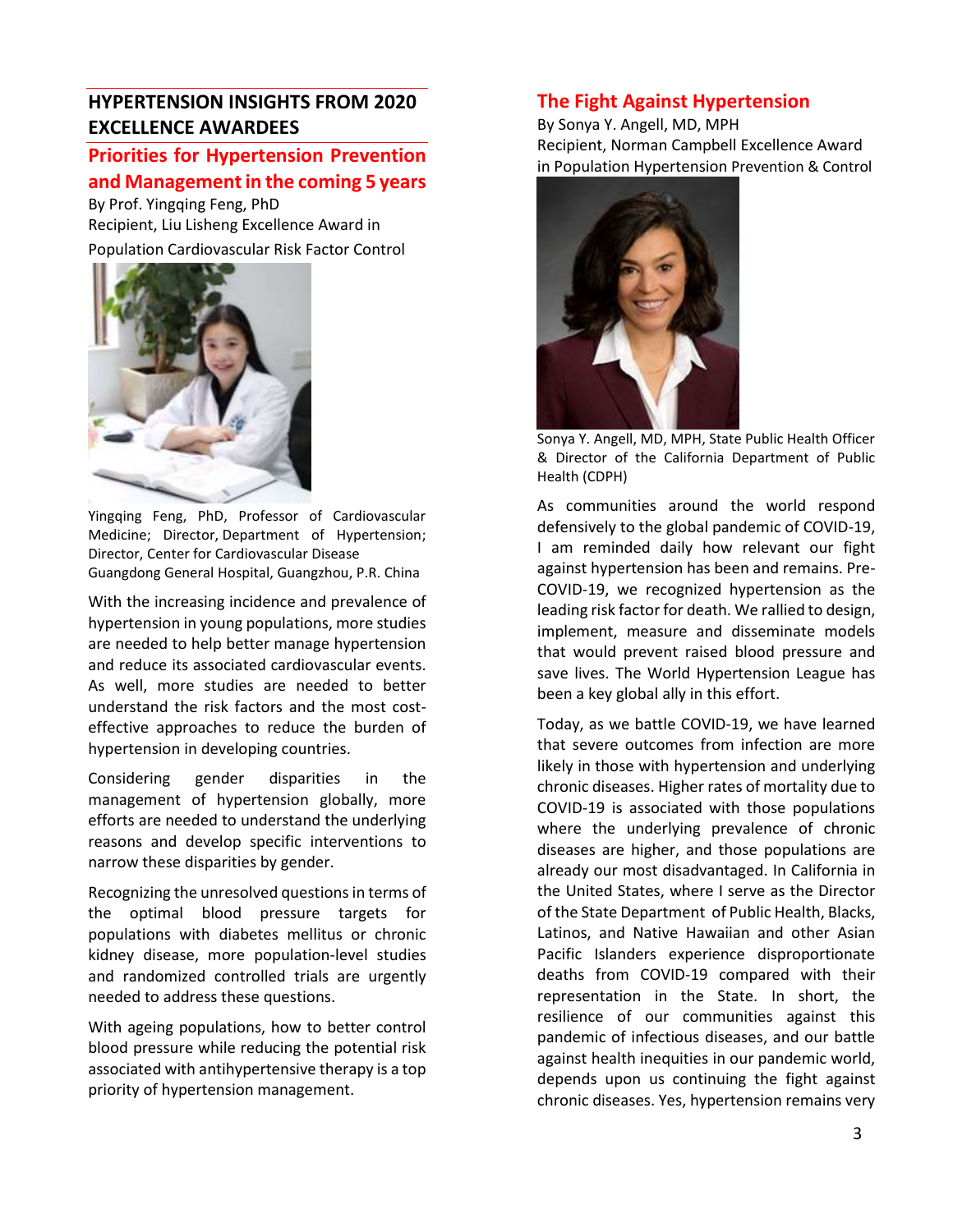relevant today. I could not be more proud to receive the honor of this award, the 2020 WHL Norman Campbell Excellence Award in Population Hypertension Prevention and Control, at this moment in history.

## **Hypertension and Dietary Salt**

By Nancy R. Cook, ScD Recipient, Graham MacGregor Excellence Award in Dietary Salt Reduction at the Population Level



Professor, Department of Epidemiology, Department of Epidemiology, Brigham & Women's Hospital, Division of Preventive Medicine, Boston, MA, USA

Focusing on sodium research, I believe there is now a general consensus that sodium reduction lowers blood pressure, with larger reductions among those with higher levels. Whether this is enough to translate into population-wide benefits for cardiovascular disease remains controversial, though the best quality studies indicate that such reduction is beneficial. Some demand randomized trials, but these would be difficult, expensive, and nearly impossible to conduct in the general population. To provide more evidence, we could a) collect multiple 24hr urines in more cohort studies, b) conduct methodologic and physiologic research to explain the "J-shaped curve" seen in some studies, c) conduct trials with cardiovascular outcomes in high risk subsets, and d) conduct more genetic research on sodium response.

Ultimately, several aspects of diet affect both hypertension and its sequalae. We must determine the best dietary advice and implementation strategies to achieve a healthy diet that includes lower sodium.

## **Arterial Hypertension Prevention and Control Program - Cuba**

Cuba Ministro de Salud Publica de Cuba Recipient, Excellence Award in Population Hypertension Prevention and Control



Dr. José Angel Portal Miranda

Cuba has a free, accessible and universal public health system, with a primary health care subsystem that covers the entire country, guaranteeing a permanent health service at the community level. High blood pressure is one of the most prevalent diseases among adults and is the main risk factor for cardiovascular disease, the first cause of death in Cuba. Hypertension can be prevented and controlled, which would reduce its complications, consequent diseases, mortality and associated disability, particularly premature mortality (between 30 and 69 years of age).

The organizational structure of the Ministry of Public Health and the health directorates at all levels have departments for the control of noncommunicable diseases in the provincial and municipal centers for hygiene, epidemiology and microbiology. The National Strategy for the Prevention and Control of Non-communicable Diseases and their Risk Factors 2019-2025 includes public policies and coordinated actions for the prevention and control of high blood pressure.

The programme for the prevention and control of high blood pressure in Cuba dates from the late 1970s and is regularly updated and evaluated. It is implemented at all levels of the National Health System. The fundamental actions of the programme are carried out in Primary Health Care with the direct participation of communities, Basic Health Teams, and Basic Working Groups. Hypertensive patients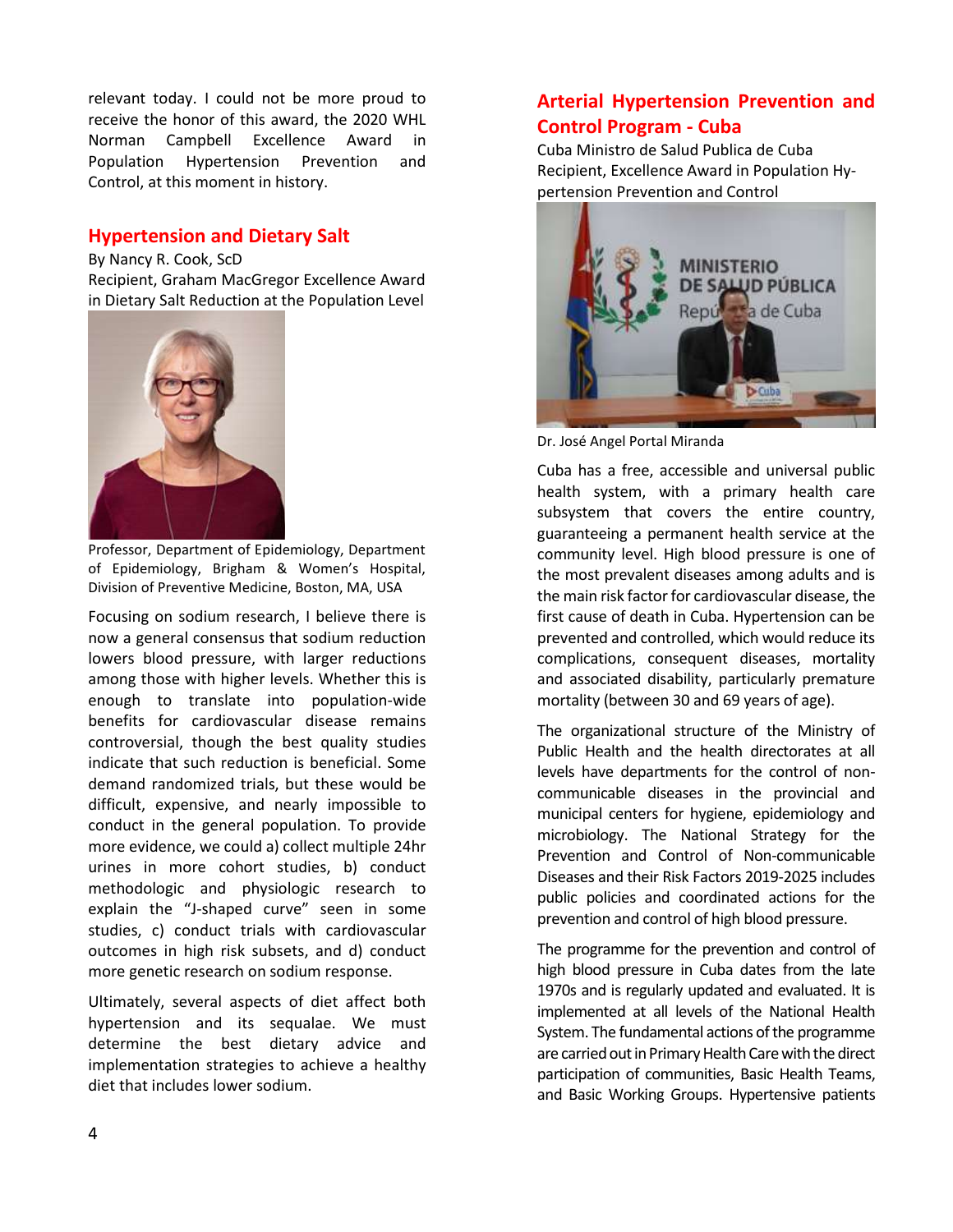are dispensed and attended to separately in consultations and in doctor's visits in the field (at home) at least three times a year, which guarantees continuous follow-up.

Medical care is coordinated between the three levels of care and the different levels of intervention: health promotion, disease prevention, early diagnosis, timely treatment and rehabilitation. The human capital is continuously developed, there is a permanent link with the University of Medical Sciences and early insertion of its students in the work with the community, with opportunities for continuing education and postgraduate studies.

The specialized work of the National Technical Advisory Commission on Arterial Hypertension and the Provincial Technical Advisory Commissions, responsible, among other actors, for updating National Guidelines for the improvement of performance, follow-up and periodic evaluation of the results of the implementation of the program, is highlighted. In 2017, the Cuban Guide to Hypertension was updated, resulting in the 2018 Annual Health Award.

The Cuban medical-pharmaceutical industry covers the requirements for access to basic medicines and technologies. There are community pharmacies that dispense antihypertensive drugs at low prices (subsidized by the Government) in a controlled and sustainable manner. Close links with the community and intersectoriality are promoted. All sectors of society are involved. For example, the National Institute of Sports and Recreation has developed the bio-healthy gymnasium initiative to promote systematic physical exercise.

The development of research and surveillance through national surveys with the participation of institutions of the National Health System, such as the National Institute of Hygiene, Epidemiology and Microbiology and the Institute of Cardiology and Cardiovascular Surgery, are other strengths, along with the use of technologies, highlighting the website on high blood pressure (https://temas.sld.cu/hipertension/) and mobile applications.

Cuba has the support of the Pan American Health Organization (PAHO) and the World Health Organization (WHO), with which it develops technical cooperation projects. In 2016, our country

joined the HEARTS in the Americas initiative (PAHO/WHO) and is adapting its tools based on global best practices to improve work in the community, with relevant results published in major scientific journals. The main actions implemented include: the use of standardized treatment protocols for the entire country, a strategic effort to expand the use of validated blood pressure measurement devices, the industry's efforts to develop fixed-dose combination drugs in single tablets, and solid training and education work focused on primary health care teams.

There is a close working relationship with the experts and recommendations of the World Hypertension League (WHL), of which Cuba has been an active member since 2000, following the Hypertension Congress held in our country that year, which was attended by experts from the League.

This category of World Best Practice commits us in the immediate future to continue working on the progressive national expansion of advances in the prevention and control of Arterial Hypertension through the extensive network of services of our health system.

**Figures:** Between the 1980s and 2000, actions were mainly related to the identification of new cases, which led to a gradual increase in prevalence. According to the Third National Risk Factor Survey of 2010, the prevalence of hypertension in Cuba was 30.9%, 72.5% were known to be suffering from the condition, 89.3% were receiving treatment, with 55.1% being controlled between treatments and 35.6% being controlled in the population.

Currently, the aim is to improve control among hypertensive people treated, and in the population in general, with the guarantees offered by the national health system. Recent studies in our country have revealed a 68% control among treated hypertensive people and a 58% population control.

**Contract Contract Contract**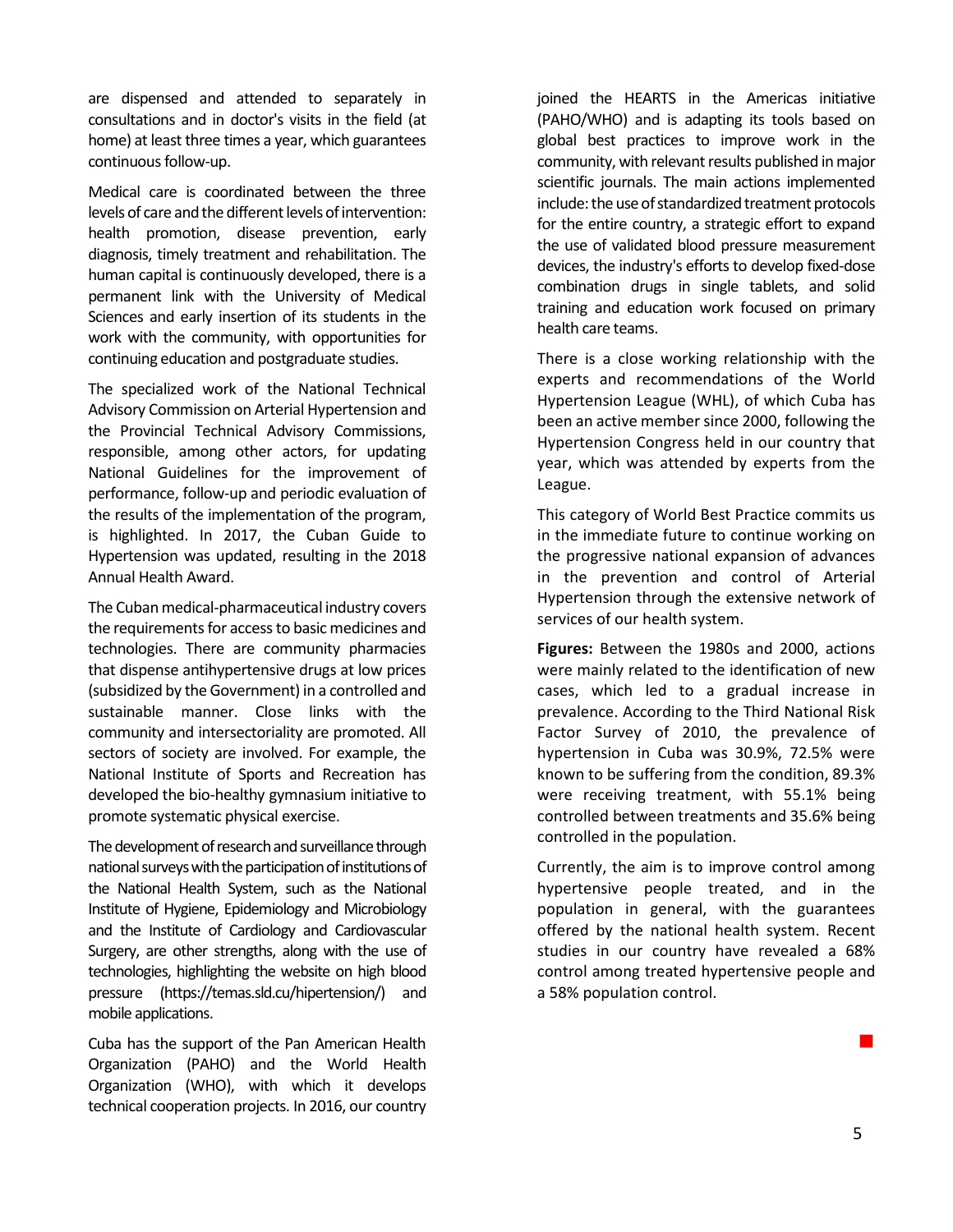## **Let's Help Celebrate World Heart Day**



**World Heart Day** is celebrated each year on 29 September to raise

awareness and mobilize international action against cardiovascular disease (CVD), the leading cause of death on the planet. It is the global initiative under which individuals, governments and the entire heart community come together to engage in fun activities, increase public education, and advocate for universal access to CVD prevention, detection and treatment.

This year's campaign theme is 'Use Heart' and special events feature the World Heart Federation's "Heart to Heart" debate series on driving behaviour change related to heart health, starting with ["Breakthroughs in Behaviour](https://www.world-heart-federation.org/world-heart-day/heart-to-heart?reset=1&id=7&noFullMsg=true)  [Change"](https://www.world-heart-federation.org/world-heart-day/heart-to-heart?reset=1&id=7&noFullMsg=true) on September 29<sup>th</sup>. Additionally, you can watch their new film [here.](https://www.youtube.com/watch?v=hJcw5RGjJSc&ab_channel=WorldHeartFederation)

For more information please visit: [http://worldheartday.org](http://worldheartday.org/)

Facebook worldheartday Twitter worldheartfed Instagram worldheartday

#### **CHILDREN'S ART COMPETITION 2020**

#### **SUBMISSION DEADLINE October 1, 2020**

Information and submission forms [here](http://www.whleague.org/index.php/news-awards-recognition/art)





Florian & Karla Gallardo from Los Angeles, California

## **REGIONAL CORNER - LATIN AMERICA**

## **Policy Brief: The Challenge of Reducing Dietary Salt/Sodium Intake in Latin American Countries**

By Adriana Blanco-Metzler (INCIENSA), Karol Madriz (INCIENSA) and Eugenia Ramos (IAHF)

This Policy Brief is a product of the multicenter research project IDRC #108167 "Scaling-up and Evaluating Salt Reduction Policies and Programs in Latin American Countries (LAC). 2016-2019", financed by the International Center for Research Development (IDRC) of Canada. The main objective was to 1) promote sodium reduction policy innovations in the food systems of LAC, through the strengthening and evaluation of existing programs, and 2) support new sodium reduction programs, through a consortium of institutions and organizations from Argentina, Brazil, Costa Rica, Paraguay and Peru. The project was led by MS Adriana Blanco-Metzler, from the Costa Rican Institute for Research and Teaching in Nutrition and Health (INCIENSA).

High salt/sodium intake in the diet is associated with an increase in blood pressure. Hypertension is the main risk factor for the global burden of morbidity and mortality from cardiovascular diseases (CDV), especially heart attacks and strokes. In Latin America, the population consumes excessive amounts of sodium, has a high prevalence of hypertension and CDV is the leading cause of death. The five countries participating in the project have endorsed the global goal of reducing salt intake by 30% by 2025 and as well as other important global strategies. Interventions to reduce salt/sodium in the diet are considered by WHO as "Best buys", given that they are one of the most cost-effective measures that countries can take to improve the health of their populations.

As part of the knowledge transfer plan the "Policy Brief: The challenge of reducing salt/ sodium consumption in the diet of the Latin American population" was developed. It consists of an executive summary of the scientific evidence generated in this project by researchers from the five participating countries with the technical assistance of experts and international organizations.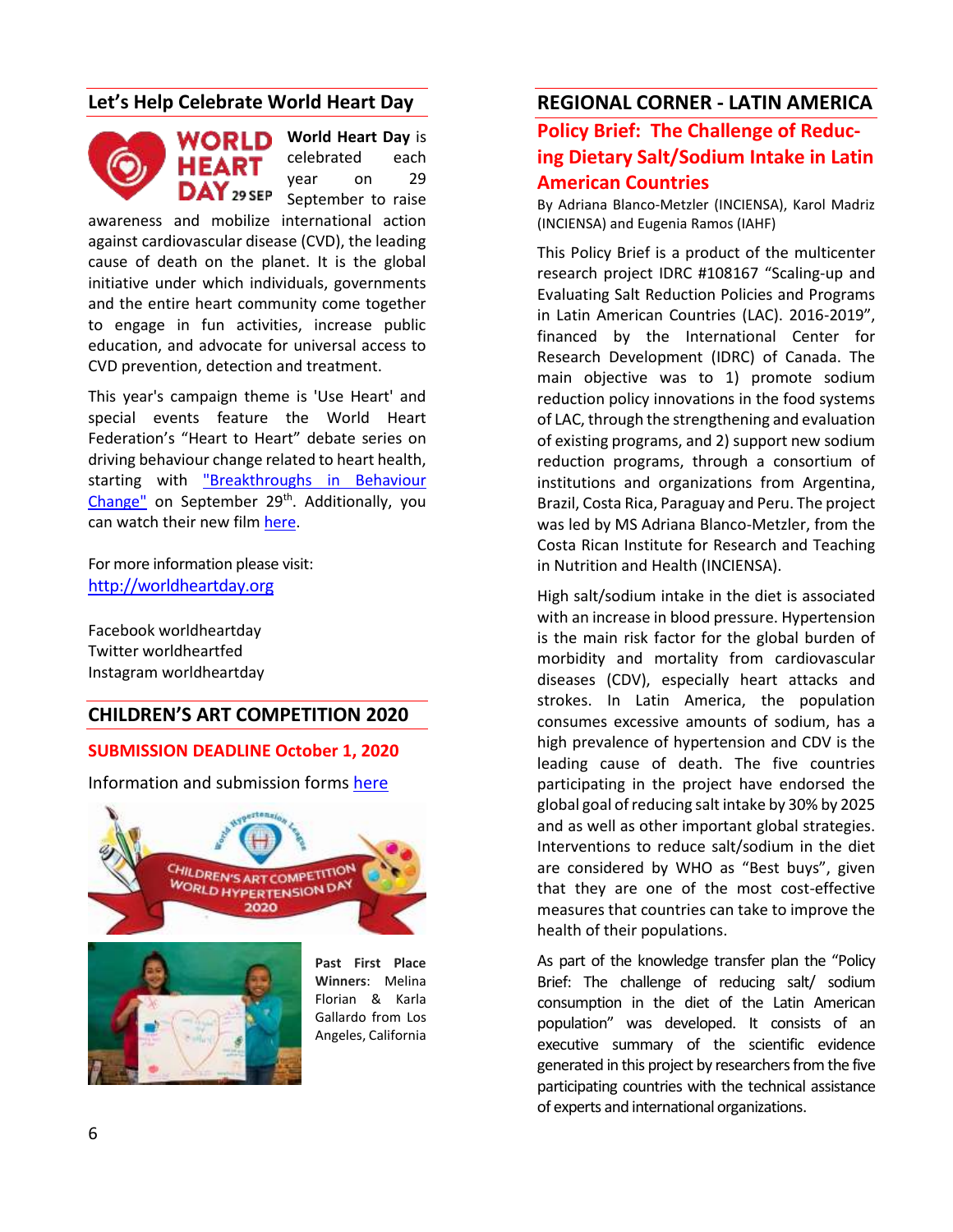

#### The Project Team

Based on the regional conclusions and recommendations, the main priority actions were identified to address the prevention of hypertension and CVD in LAC by reducing excessive consumption of salt/ sodium. This document provides updated national information, evaluates programs and policies and guides decision-making in health policies and related sectors.The policy brief is available in the Digital Library of IDRC in English and Spanish languages.

[https://drive.google.com/open?id=1ArW6FDYxiElgn4](https://urldefense.com/v3/__https:/drive.google.com/open?id=1ArW6FDYxiElgn4euam65FQBXbzzkzT38__;!!Ab1_Rw!SflN90-vndgQc4JVUEogHWWl34xJRyi27PFag05MB_C2sYeVm5an1uWrRadEEen1$) [euam65FQBXbzzkzT38](https://urldefense.com/v3/__https:/drive.google.com/open?id=1ArW6FDYxiElgn4euam65FQBXbzzkzT38__;!!Ab1_Rw!SflN90-vndgQc4JVUEogHWWl34xJRyi27PFag05MB_C2sYeVm5an1uWrRadEEen1$)  [https://drive.google.com/open?id=1lRmLF](https://urldefense.com/v3/__https:/drive.google.com/open?id=1lRmLF-fwMU7GlKGsr2qH5eIWAkETWnch__;!!Ab1_Rw!SflN90-vndgQc4JVUEogHWWl34xJRyi27PFag05MB_C2sYeVm5an1uWrRUnD_Wkh$)[fwMU7GlKGsr2qH5eIWAkETWnch](https://urldefense.com/v3/__https:/drive.google.com/open?id=1lRmLF-fwMU7GlKGsr2qH5eIWAkETWnch__;!!Ab1_Rw!SflN90-vndgQc4JVUEogHWWl34xJRyi27PFag05MB_C2sYeVm5an1uWrRUnD_Wkh$)

**Contract Contract District** 

### **EDUCATIONAL RESOURCES SECTION**

**Release of online certification course for measuring blood pressure with an automated blood pressure device**

By Norman R.C. Campbell, CM MD DSc (hon) FRCPC, Prof. Emeritus, the University of Calgary

The Pan American Health Organization in collaboration with the World Hypertension League, Lancet Commission on Hypertension Group, Hypertension Canada and Resolve to Save Lives has developed a free brief training and certification course in blood pressure measurement. The course is set to be available in English, Spanish, Portuguese, and French on the Pan American Health Organization Website in time for World Hypertension Day, October 17<sup>th</sup>, 2020. Versions in Chinese and Italian will also be available on the World Hypertension League website.

The course includes a brief video on how to optimally take a blood pressure, followed by a knowledge and aptitude test. For those who pass the test a certificate is issued with a 6-month validity. Answers to the test questions are available for people taking the course to review and there is also a brief course evaluation that can be filled in. The course takes about 20 minutes and is recommended to be taken every 6 months. The hope is the course will facilitate improvements in the accuracy and reproducibility of blood pressure assessments.

**The course can be accessed at [this link.](https://bit.ly/PAHOVC-Blood-Pressure-Measurement)**

## **NEW GLOBAL STUDIES ON CV DISEASE PREVENTION AND MANAGEMENT**

#### Dear Colleagues,

We're delighted to announce a [special section,](https://onlinelibrary.wiley.com/toc/17517176/2020/22/8) just published in the *Journal of Clinical Hypertension,*that features six new studies by investigators from eight low- and middle-income countries.

Most deaths from cardiovascular disease occur in low- and middle-income countries, but there are still relatively few published studies that focus on cardiovascular disease in these countries. Publications in international scientific journals by researchers from these settings remain rare. And publications that focus on the practical details of scaling up effective interventions, rarer still.

Authors who led these studies participated in a mentorship program with experts from the U.S. CDC, the Lancet Commission on Hypertension Group, Resolve to Save Lives, and the World Hypertension League. Congratulations to the authors on their excellent work! We're excited to see the quality of the papers and their potential to improve cardiovascular health. I hope you'll find the special section compelling and informative.

All the best, Tom



Tom Frieden, MD, MPH, President & CEO, Resolve to Save Lives [https://preventepidemics.org/about/dr-tom-frieden-md](https://preventepidemics.org/about/dr-tom-frieden-md-mph/)[mph/](https://preventepidemics.org/about/dr-tom-frieden-md-mph/)[tfrieden@rtsl.org](mailto:tfrieden@rtsl.org)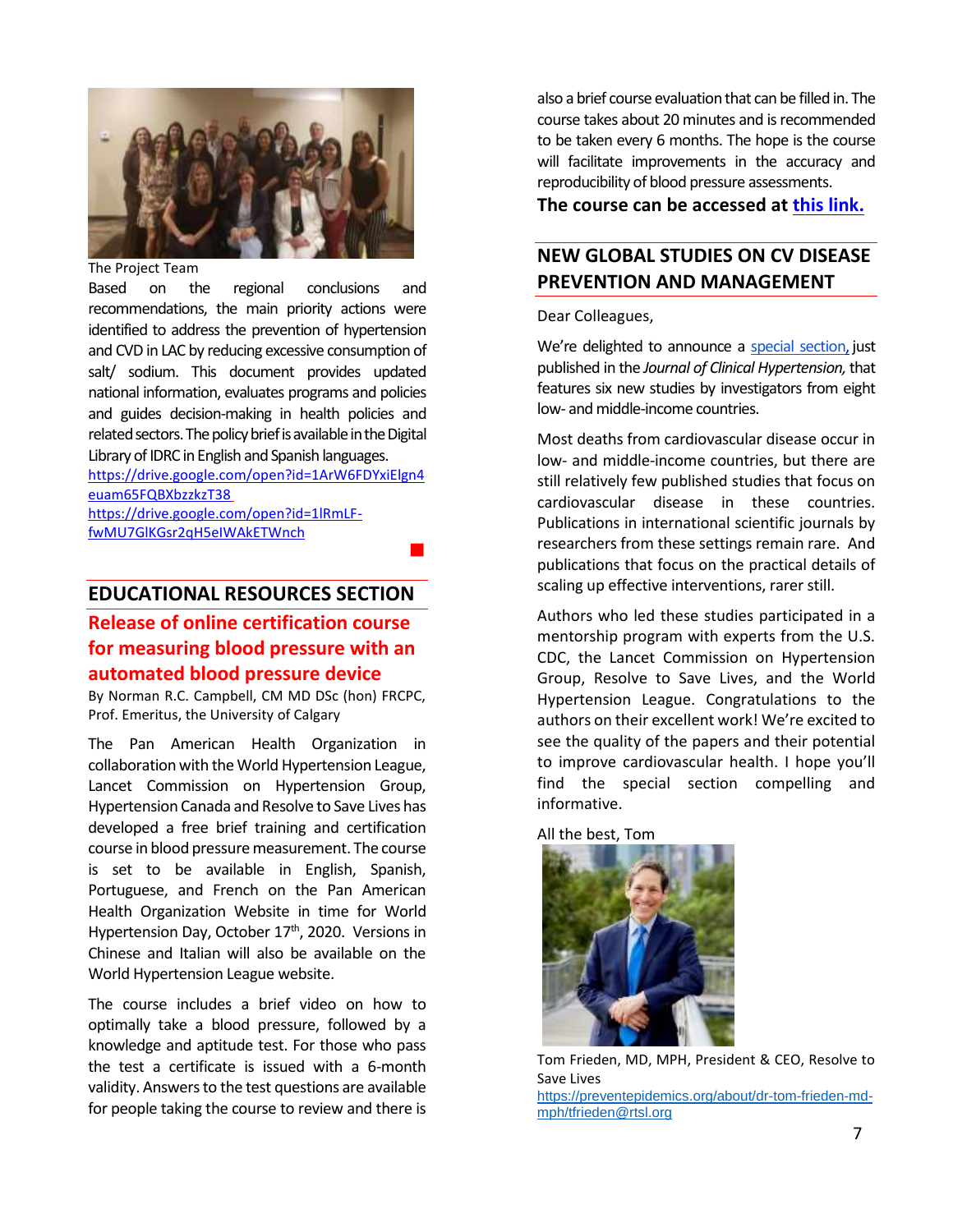## **Special Section in** *JCH* **Authored by Investigators from Low- and Middle-Income Countries Fills Gap in Cardiovascular Health Research**

Although a majority of cardiovascular disease deaths occur in low- and middle-income countries, cardiovascular disease related publications authored by researchers from these settings are vastly underrepresented in international scientific journals. In 2019, experts from the U.S. Centers for Disease Control and Prevention (CDC), the Lancet Commission on Hypertension Group, Resolve to Save Lives, and the World Hypertension League established a mentorship collaboration initiative to support authors from low- and middle-income countries.

Last month, six new studies by investigators from Latin America, Southeast Asia, South Asia, and Eurasia led or co-led by authors from this initiative were published in th[e August issue](https://onlinelibrary.wiley.com/toc/17517176/2020/22/8) of the *Journal of Clinical Hypertension* as a [special section.](https://onlinelibrary.wiley.com/toc/17517176/2020/22/8) The articles assessed implementation of hypertension control and dietary artificial trans fat elimination strategies to reduce preventable deaths from cardiovascular disease in their countries and worldwide. Expanding the global evidence base on hypertension treatment, sodium reduction, and trans-fat elimination strategies is a critical pathway to prevent and manage cardiovascular diseases.



Dr. Dagmara Hering of the Lancet Commission on Hypertension Group discusses a draft manuscript with special section author Ashish Krishna at a scientific writing workshop in October 2019.

## **Blood Pressure Monitor Accuracy**

Provided by Prof. James Sharman WHL Envoy for the Lancet Commission on Hypertension

To provide resources for consumers of blood pressure monitors, the WHL collaborated with investigators from the Lancet Commission on Hypertension Group to develo[p this tool f](https://www.menzies.utas.edu.au/documents/pdfs/Blood-pressure-devices.pdf)or checking the validation status of blood pressure monitors. The tool is designed for use by the general public, health professionals and policy makers to promote the uptake and use of validated blood pressure monitors.

| Language      | Weblink                               |
|---------------|---------------------------------------|
| Afrikaans     | https://www.menzies.utas.edu.au/docu- |
|               | ments/pdfs/blood-pressure-            |
|               | devices/Afrikaans_final.pdf           |
| Arabic        | https://www.menzies.utas.edu.au/docu- |
|               | ments/pdfs/blood-pressure-            |
|               | devices/Arabic_final.pdf              |
| Chinese       | https://www.menzies.utas.edu.au/docu- |
| (simplified)  | ments/pdfs/blood-pressure-            |
|               | devices/Chinese_simplified.pdf        |
| Chinese       | https://www.menzies.utas.edu.au/docu- |
| (traditional) | ments/pdfs/blood-pressure-            |
|               | devices/Chinese_traditional.pdf       |
| Danish        | https://www.menzies.utas.edu.au/docu- |
|               | ments/pdfs/blood-pressure-            |
|               | devices/Danish_final.pdf              |
| Dutch         | https://www.menzies.utas.edu.au/docu- |
|               | ments/pdfs/blood-pressure-            |
|               | devices/Dutch_final.pdf               |
| English       | https://www.menzies.utas.edu.au/docu- |
|               | ments/pdfs/Blood-pressure-devices.pdf |
| French        | https://www.menzies.utas.edu.au/docu- |
|               | ments/pdfs/blood-pressure-            |
|               | devices/French.pdf                    |
| German        | https://www.menzies.utas.edu.au/docu- |
|               | ments/pdfs/blood-pressure-            |
|               | devices/German_final.pdf              |
| Italian       | https://www.menzies.utas.edu.au/docu- |
|               | ments/pdfs/blood-pressure-            |
|               | devices/Italian_final.pdf             |

#### **Please see below for translated versions:**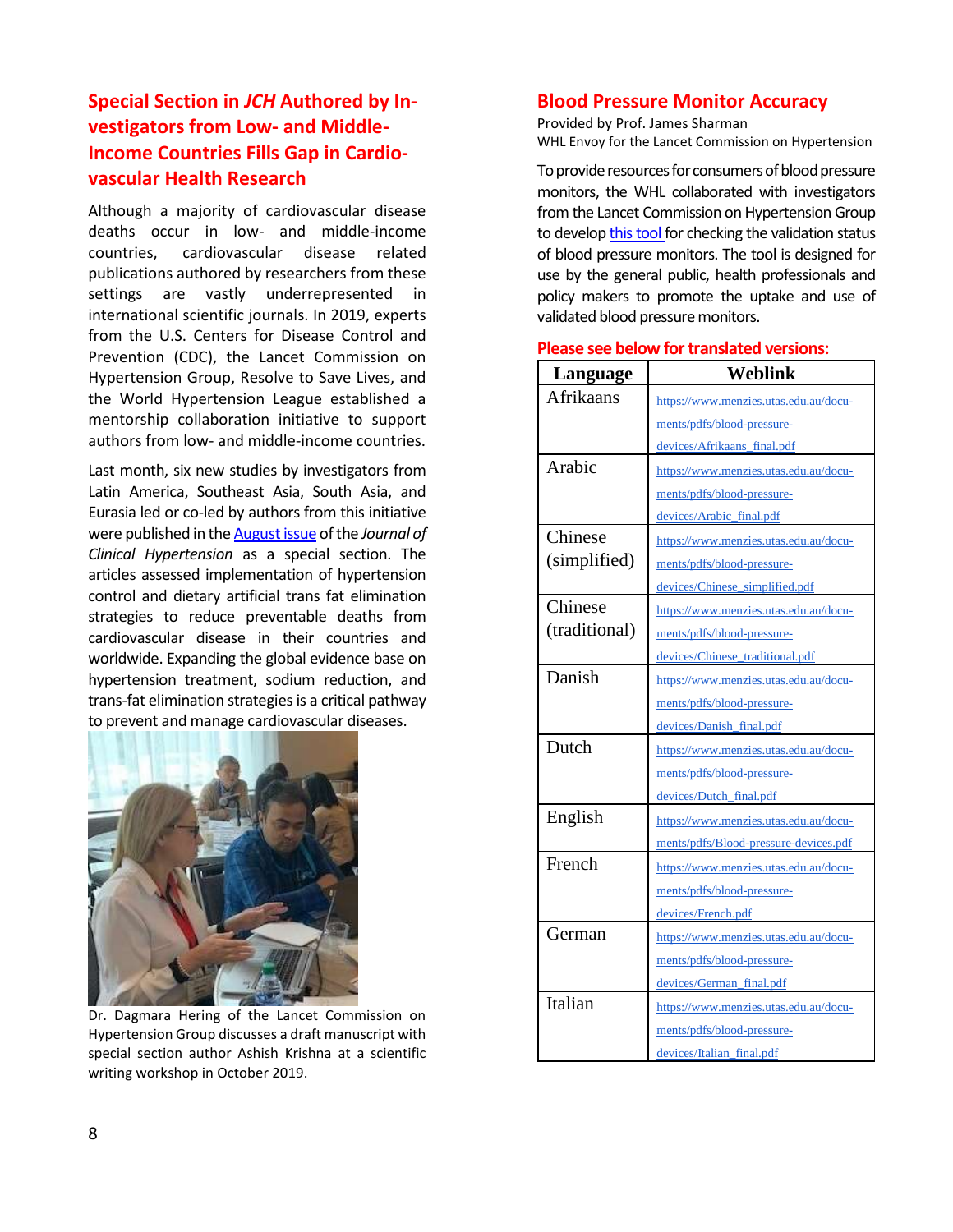| Korean     | https://www.menzies.utas.edu.au/docu- |
|------------|---------------------------------------|
|            | ments/pdfs/blood-pressure-            |
|            | devices/Korean_final.pdf              |
| Portuguese | https://www.menzies.utas.edu.au/docu- |
|            | ments/pdfs/blood-pressure-            |
|            | devices/Portugese_final.pdf           |
| Setswana   | https://www.menzies.utas.edu.au/docu- |
|            | ments/pdfs/blood-pressure-            |
|            | devices/Setswana_final.pdf            |
|            |                                       |
| Spanish    | https://www.menzies.utas.edu.au/docu- |
|            | ments/pdfs/blood-pressure-            |
|            | devices/Spanish_final.pdf             |
| Urdu       | https://www.menzies.utas.edu.au/docu- |
|            | ments/pdfs/blood-pressure-            |
|            | devices/Urdu.pdf                      |
| Vietnamese | https://www.menzies.utas.edu.au/docu- |
|            | ments/pdfs/blood-pressure-            |

## **WHO HEARTS R MODULE – Technical Package for Cardiovascular Disease Management in Primary Health Care**



Technical package for cardiovascular disease management in primary health care

The Risk Based CVD Management module is now complete and can be accessed from the link:

[https://apps.who.int/iris/bitstream/handle/106](https://urldefense.com/v3/__https:/apps.who.int/iris/bitstream/handle/10665/333221/9789240001367-eng.pdf?sequence=1&isAllowed=y__;!!Ab1_Rw!Tb_Gn8pB4fr1WtPeJ2Uy6CB-118SU4IDel0veMpEeqFqiPPtyJfDOCkWUbihArBA$) [65/333221/9789240001367-eng.pdf](https://urldefense.com/v3/__https:/apps.who.int/iris/bitstream/handle/10665/333221/9789240001367-eng.pdf?sequence=1&isAllowed=y__;!!Ab1_Rw!Tb_Gn8pB4fr1WtPeJ2Uy6CB-118SU4IDel0veMpEeqFqiPPtyJfDOCkWUbihArBA$)

There is also a module on Diabetes, as WHO is working to bring attention to Diabetes in observance of the 100<sup>th</sup> anniversary of the discovery of Insulin:

[https://www.who.int/publications/i/item/who](https://urldefense.com/v3/__https:/www.who.int/publications/i/item/who-ucn-ncd-20.1__;!!Ab1_Rw!Tb_Gn8pB4fr1WtPeJ2Uy6CB-118SU4IDel0veMpEeqFqiPPtyJfDOCkWUcjUVnJZ$)[ucn-ncd-20.1](https://urldefense.com/v3/__https:/www.who.int/publications/i/item/who-ucn-ncd-20.1__;!!Ab1_Rw!Tb_Gn8pB4fr1WtPeJ2Uy6CB-118SU4IDel0veMpEeqFqiPPtyJfDOCkWUcjUVnJZ$)

**Contract Contract District** 

## *SALT WARS***: Book Announcement**

By Michael F. Jacobson, Ph.D.

Many researchers around the world are probably puzzled about the United States' lack of progress in reducing sodium consumption. As I detail in my recent book, *[Salt Wars:](https://www.amazon.com/Salt-Wars-Battle-Biggest-American/dp/0262044447/ref=sr_1_1?dchild=1&keywords=salt+wars&qid=1596505657&s=books&sr=1-1) The Battle Over the Biggest Killer in the American Diet* (MIT Press), a major impediment has been that the food industry and a few scientists have contended that J-shaped curves seen in several studies of sodium and cardiovascular-disease (CVD) rates have suggested that current intakes of about 3,400 mg/day lead to the lowest risk of CVD. However, follow-up studies by British and Dutch researchers and the 2019 review by the U.S. National Academy of Medicine have convincingly demonstrated that the J-shaped curves derived from methodological flaws. That research, combined with the demise of the vocal Salt Institute, may pave the way for progress.

*Salt Wars* credits Chile, Israel, Paraguay, and several other countries for taking policy approaches—limiting sodium in certain foods or requiring warning labels on high-sodium foods and recommends policy steps that the US should take to achieve meaningful sodium reductions. Two observations worthy of special mention. First, widely different sodium contents in different brands of the same food indicate that many companies could significantly reduce sodium (and indicate the appropriateness of voluntary or mandatory limits). Second, an increasing number of companies are replacing one-fourth to one-third of sodium chloride with potassium chloride, with no apparent effect on taste. Those observations suggest that nations should be able to reduce sodium intakes by onethird to one-half within 5 to 10 years.

*Michael F. Jacobson, Ph.D., is co-founder of the Center for Science in the Public Interest. Since 1971, that organization has led efforts in the US for better labeling of sodium, healthier school meals, the ban on trans fat, and other nutrition initiatives.*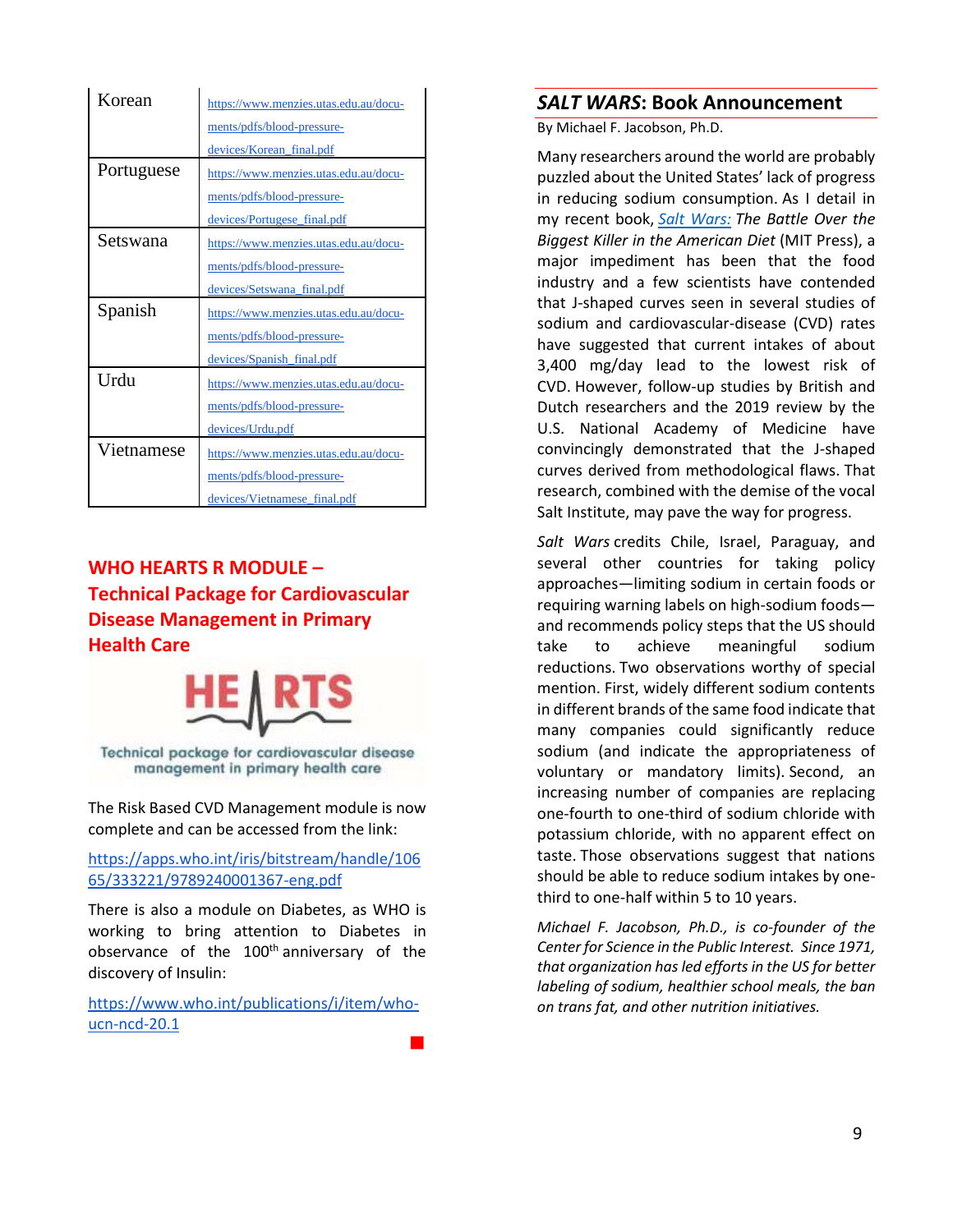## **WELCOME TO NEW BOARD MEMBER Prof. Mayowa Ojo OWOLABI**



**Professor Mayowa Ojo OWOLABI** (*MBBS, MSc (distinction), Dr.Med, FMCP, FAAN, FANA, FRCP, FAS*) is a recognized global leader in Vascular Neurology, Neurorehabilitation, and noncommunicable diseases. He is Professor of Neurology/Stroke Medicine, Dean, Faculty of Clinical Sciences, and Pioneering Director, Center for Genomic and Precision Medicine, at the University of Ibadan, Nigeria. He is a Fellow of the American Academy of Neurology; Fellow of the Nigerian Academy of Science; Fellow of the Royal College of Physicians, and Pallatucci Advocate of the American Academy of Neurology. He is an innovative scientist with several inventions and >250 publications; > 28,000 citations; and a much sought after speaker/chair in >110 international scientific meetings.

Prof. Owolabi leads the largest study of stroke in Africa (SIREN - U54 grant, as PI), pioneered the largest research consortium for cardiovascular diseases in Africa (CHAIR: with >55 000 subjects); and served as co-PI for the first clinical trial to improve blood pressure (THRIVES) among Africans. He is PI, Systematic Investigation of Blacks with Stroke - Genomics Study 1R01NS107900 to unravel the genomics of ischemic stroke in Africans, Co-Investigator and Site PI on CNV And Stroke (CaNVAS 1R01NS114045-01) and PI of the African Rigorous Innovative Stroke Epidemiological Surveillance (ARISES) R01NS115944-01 study.

Working with policy makers and legislators, he developed a stroke prevention and control

manual and bill which has undergone its first reading in the House of Assembly. He is co-chair, Joint Publications Committee, Global Alliance for Chronic Diseases; co-founder and director of the Stroke Control Innovations Initiative of Nigeria (SCIION); initiator of the COUNCIL initiative for control of cardiovascular diseases in LMICs; and a member of the Global Burden of Diseases group.

Prof. Owolabi is a member of the Board of Directors, World Stroke Organization; member of the Presidium, World Federation for Neurorehabilitation; Director of the World Hypertension League Sub-Saharan Africa Region; pioneer Co-Chair of the African Stroke Organization and pioneer Lead Co-Chair, WHO-WSO-Lancet Neurology Commission on Stroke.

#### **THANK YOU TO THE WHL ENVOYS**

*A gracious thank you to our wonderful envoys for their contributions and dedication during the past presidential term!*

and the company's company's company's

Edward Roccella, PhD MPH **Envoy for Global Hypertension Education** 

Donald Dipette, MD **Envoy for Pan American Hypertension Control**

John Kenerson, MD **Envoy for Global Faith-Based Hypertension Control Initiatives**

Richard Wainford, PhD **Envoy for May Measurement Month**

Peter M. Nilsson, MD, PhD **Envoy for Global Diabetes Management and Control**

Marc G. Jaffe, MD **Envoy for RESOLVE and Global Hypertension Prevention and Control**

Jacqui Webster, PhD, RNutri **Envoy for WHL Salt reduction initiatives**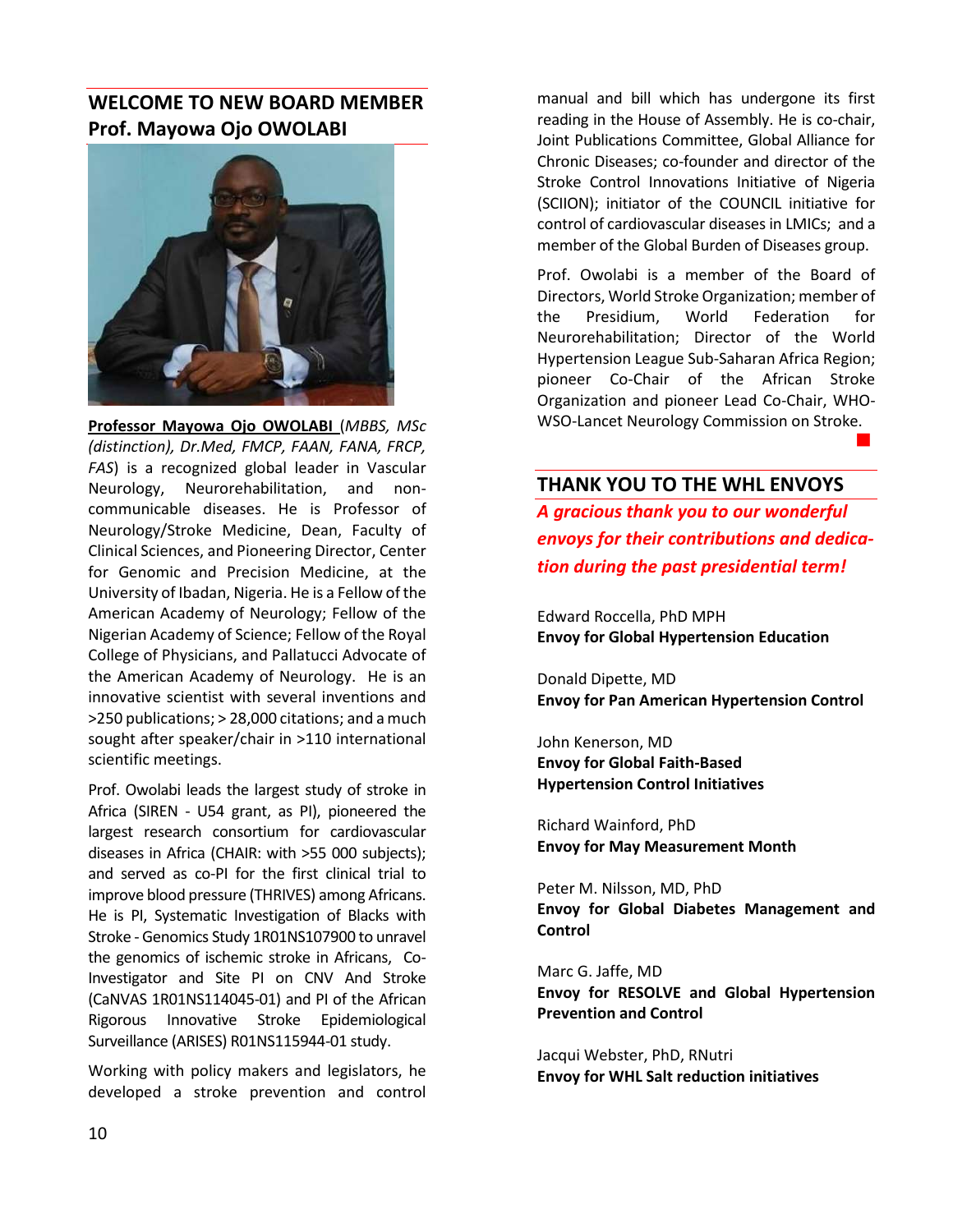Daniel Jones, MD **Envoy for Hypertension Mgmt Implementation**

Bonita Falkner, MD **Envoy for Global Pediatric Hypertension**

Peter Nilsson, MD, PhD **Envoy for Global Diabetes Mgmt and Control**

George Stergiou, MD **Envoy for Blood Pressure Assessment**

James Sharman, PhD **Envoy for the Lancet Commission on HTN**

Gbenga Ogedegbe, MD **Envoy for the Hypertension Team**

and the company's company's state of

# **UPCOMING MEETINGS OF NOTE Virtual Hypertension Scientific Sessions - September 10-13, 2020**



You do not want to miss this year's 'Virtual' Hypertension Scientific Sessions, Sept. 10- 13th, as it promises to provide our attendees with a premier scientific meeting not only focused on recent advances in basic, clinical, and population research on hypertension but also on the

most effective means for

Dr. Karen A. Griffin

detecting, evaluating, and treating high blood pressure across diverse populations. In addition to allowing our attendees to experience our 'virtual' meeting from the comfort of their home or office, the AHA will allow attendees access to the content of our meeting 'On Demand' for a total of 90 days.

This year's Keynote Lecture entitled: Genetics of Primary Aldosteronism will be given by Dr. Ute Scholl from the Berlin Institute of Health and will be followed by Recent Advances Sessions consisting of three organ-directed substudies from Sprint, a controversial debate on dosing of antihypertensive therapy, a focus on Women's

Health Issues, BP Genetics 2.0: Beyond Monogenetic Investigation, and a session on the links between the Renin-Angiotensin System and Coronavirus.



This year's Excellence in Hypertension Research Award will be given to Professor Giuseppe Mancia followed by the Excellence Award Lecture on Friday 9/11/20 @ 11:00 a.m. CST.

## **National Forum Annual Meeting October 15, 2020**



The National Forum provides leadership and encourages collaboration among organizations committed to heart disease and stroke prevention.

#### **This year's National Forum's 2020 Annual Meeting will be held October 15, 2020, virtually, from 8:00 am -2:30 pm ET.**

It will include fresh discussions about why, as we face COVID-19, improving cardiovascular health is both a societal and economic imperative and the links between mental and cardiovascular health.

Registration is free; click **[here](https://www.eventbrite.com/e/national-forum-18th-annual-meeting-tickets-100937709406)** to attend.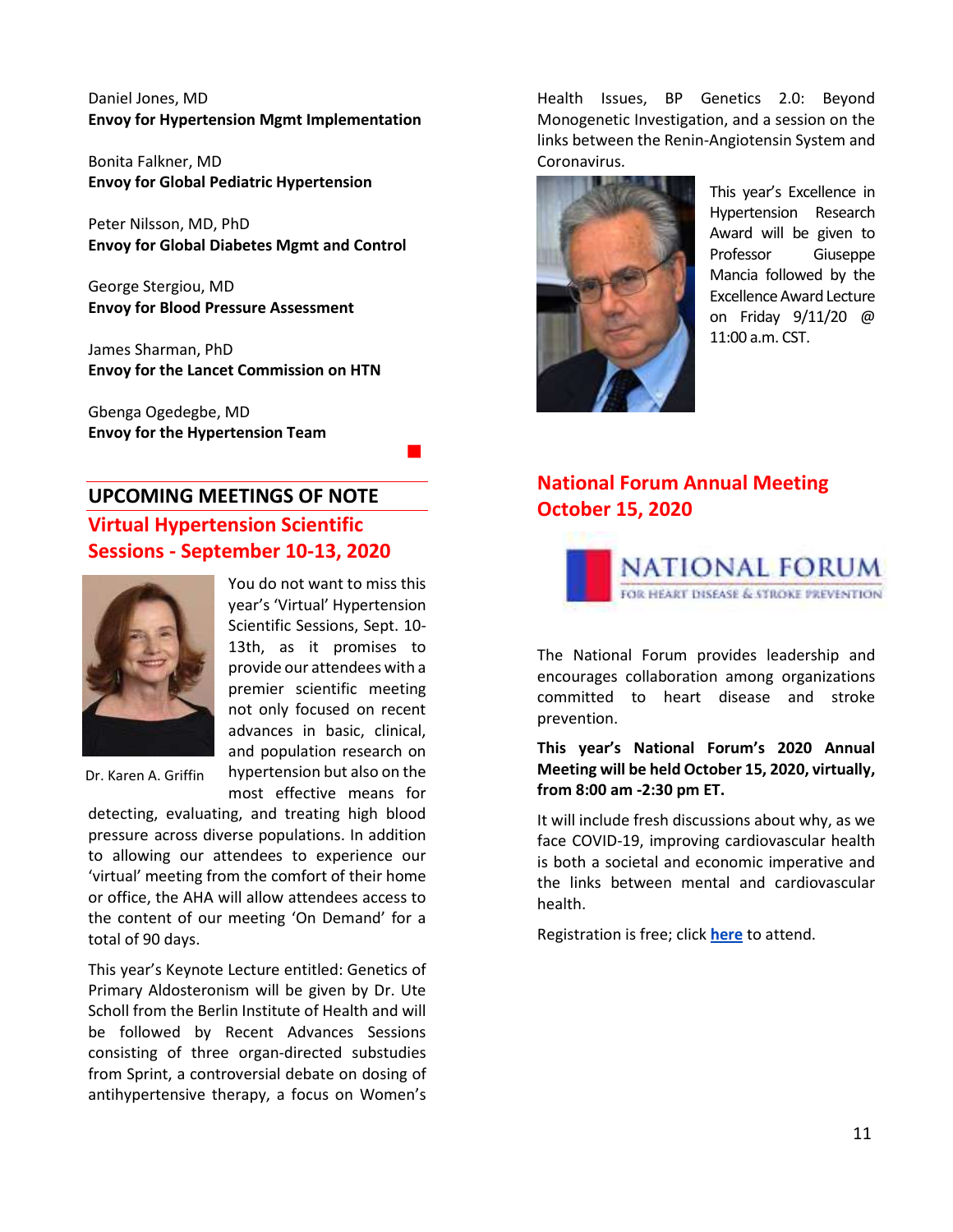# **World Health Summit October 25-27, 2020**



# **WORLD HEALTH SUMMIT**

This year's **World Health Summit 2020** will take place from **October 25 to 27** as an on-site conference in Berlin and as a fully digital, interactive conference due to the COVID 19 pandemic regulations. **There will be free digital/internet access to all sessions, with registration via [this link.](https://www.worldhealthsummit.org/summit.html)** 

The extraordinary health challenges worldwide during this pandemic require more than ever multilateral, cross-sectoral and interdisciplinary solutions. Individual and public health can only be improved by integrating different sectors, professional communities and networks with a strong commitment to alignment and accountability.

The United Nations' *Sustainable Development Goals* and the *Global Action Plan for Healthy Lives and Wellbeing for All with a strong* World Health Organization (WHO) provide the roadmap and continue to be at the center of the discussions. As every year, there are special sessions on cardiovascular disease and Hypertension, including members of the WHL.

This year the World Health Summit is more important than ever with its central topics like Pandemic Preparedness, Vaccination, Digitalization, Universal Health Coverage, Health Systems Strengthening, and Universal Access to Health. You are cordially invited to join us.

**Contract Contract Contract** 

## **CONNECTIONS OF NOTE**

A global community for LINK cardiovascular health

For more information, please go to **[this link.](https://www.linkscommunity.org/)**

**2019 WHO Essential Medicines List (EML) for Hypertension Combination Therapy: [Click here](https://apps.who.int/iris/bitstream/handle/10665/325771/WHO-MVP-EMP-IAU-2019.06-eng.pdf?sequence=1&isAllowed=y)**

**NCD Alliance Newsletter [click here](https://ncdalliance.org/newsletters)**

**World Stroke Organization (WSO) Current Newsletter [Click here](https://www.world-stroke.org/news-and-blog/newsletters)**

**Int'l. Society of Hypertension (ISH) Current Newsletter, [Click here](https://ish-world.com/news/month/2020-08/)**

**SCIENCE OF SALT WEEKLY –** Publication of weekly Medline searches related to dietary sodium, **[Click here](https://www.whoccsaltreduction.org/portfolio/science-of-salt-weekly/)**

**KNOWLEDGE ACTION PORTAL (KAP)** WHO's platform for NCD info, **[Click here](https://www.knowledge-action-portal.com/)**

**RESOLVE TO SAVE LIVES** [90-second primer](https://www.youtube.com/watch?v=8ID2Rg0x29E)  on HTN [treatment protocols](https://www.youtube.com/watch?v=8ID2Rg0x29E) **[click here;](https://www.youtube.com/watch?v=8ID2Rg0x29E)** 90-second primer on digital BP monitors: **[click here](https://www.youtube.com/watch?v=vqhpbfg8U9E&feature=youtu.be)**

**ICCPR** newly released policy statement on how to promote greater utilization of cardiac rehab: **[click here](https://journals.scholarsportal.info/pdf/01675273/unassigned/nfp_ppuooccparps.xml)**